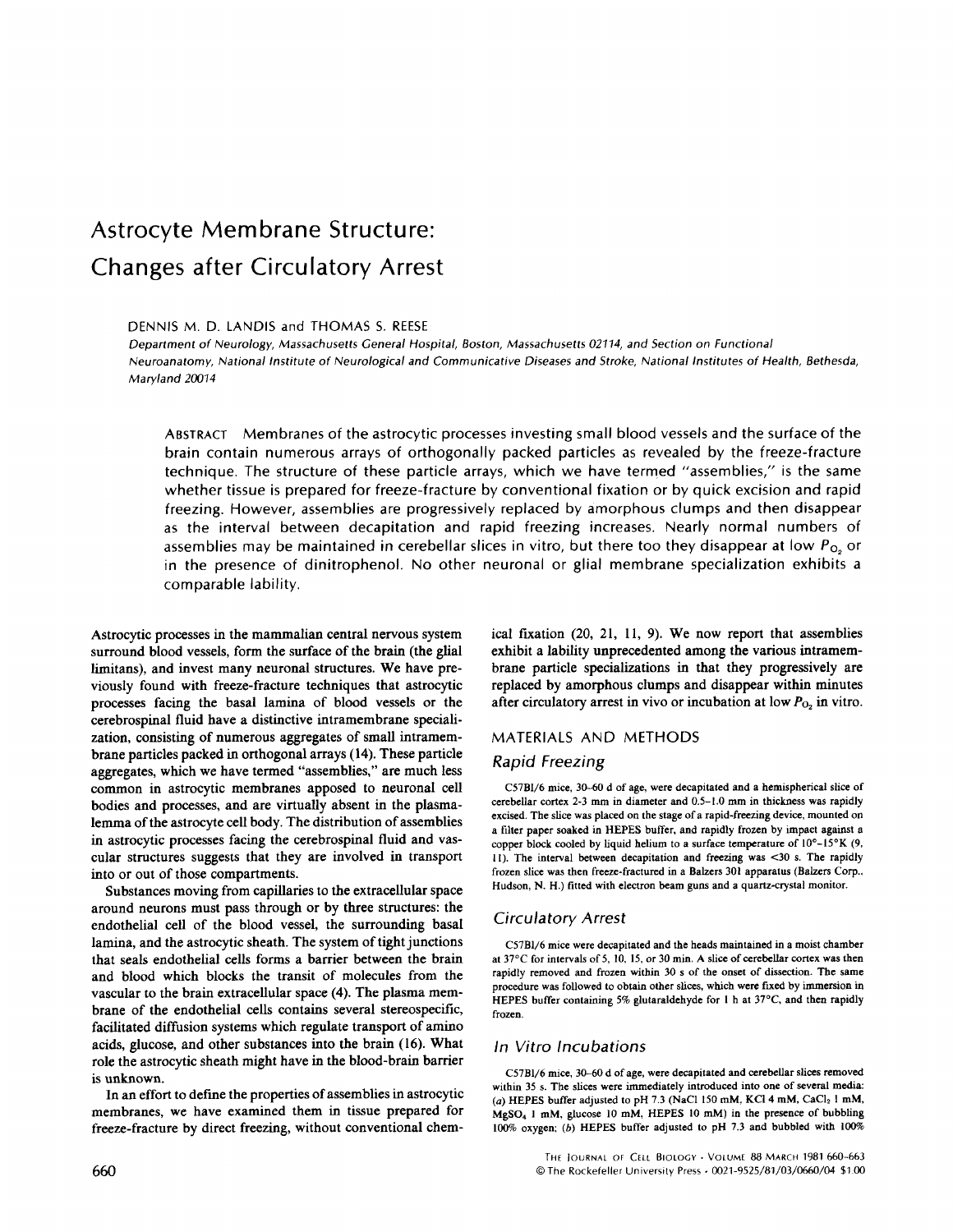nitrogen; (c) HEPES buffer, to which dinitrophenol had been added (100  $\mu$ M), adjusted to pH 7.3, and bubbled with 100% oxygen.

The slices were maintained at 37°C for 30 min, then rapidly frozen within 15 s of removal from the incubation medium. Other slices were removed and fixed by immersion in HEPES buffer containing 5% glutaraldehyde and bubbled with the gas of the particular incubation . These fixed slices were allowed to cool from 37° to 22°C over <sup>l</sup> h and then rapidly frozen.

### RESULTS

# Rapidly Frozen Slices

It proved possible to decapitate an adult C57B1/6 mouse, remove the calvarium, dissect out a dome-shaped slab of superficial cerebellar cortex, and rapidly freeze the slab in  $\leq$ 30 s. The superficial  $10-40 \mu m$  of the cerebellar cortex was frozen without visible distortion by ice crystals. Other studies employing the same rapid freezing device have shown that the freezing in this layer is complete in  $<$ 2 ms, and so this method can capture rapidly evolving structural changes (9). In cerebellar cortex prepared in this manner, assemblies in the glial limitans were present in the same numbers as and had a substructure identical to those in tissue prepared by conventional perfusion with aldehyde fixatives and subsequent cryoprotection with glycerol (14, 15) . Similarly, the structure of assemblies in rapidly frozen tissue was the same as in tissue rapidly frozen after immersion fixation in 5% glutaraldehyde.

# Circulatory Arrest

If >30 <sup>s</sup> elapsed between decapitation (functionally equivalent to circulatory arrest) and the instant of freezing, the assemblies in the glial limitans progressively disappeared while large clumps of intramembrane particles appeared in their place (Fig. 1). In the 1st min after circulatory arrest, the extent of these changes varied from process to process and even in different regions of the same astrocytic process (Fig.  $1A-C$ ). At <sup>5</sup> and 10 min after decapitation, the loss of assemblies was more complete, and, if 15 min elapsed between decapitation and rapid freezing, only rare persisting assemblies could be found. In the first 10 min of anoxic interval of circulatory arrest after decapitation, large, irregular, pleomorphic particles appeared in astrocytic membranes as assemblies disappeared (Fig. 1 $\Lambda$  and  $\tilde{B}$ ). Occasionally, the substructure of these novel large particles suggested that they might represent intermediate stages in the dissolution of assemblies (arrow, Fig.  $1B$ ). At 15 and 30 min after decapitation, the large amorphous particles were much less frequently encountered (Fig.  $1 D$  and  $E$ ).

### In Vitro Incubations

We wondered whether our approach of hasty dissection before rapid freezing produced mechanical effects that might unpredictably alter <sup>a</sup> labile membrane component. We therefore removed dome-shaped slices of mouse cerebellum within 35 <sup>s</sup> of decapitation and maintained them in vitro for 30 min before rapid freezing. Astrocytic membrane structure in cerebellar slices incubated for 25-30 min at 37°C in HEPES buffer adjusted to pH 7.3 (NaCl 150 mM, KCl 4 mM, CaCl<sub>2</sub> 1 mM, MgS04 1 mM, glucose <sup>10</sup> mM, HEPES <sup>10</sup> mM) in the presence of continuously bubbling  $100\%$  O<sub>2</sub> and then rapidly frozen was indistinguishable from that in slices frozen within 25 <sup>s</sup> of decapitation. However, assemblies were virtually absent in the glial limitans of cerebellar slices maintained in HEPES buffer at pH 7.3 continuously bubbled with nitrogen (actual  $P_{O_2}$  not ascertained, but presumed to be low). Assemblies also disappeared from cerebellar slices incubated for <sup>30</sup> min in HEPES buffer bubbled with  $O_2$  to which dinitrophenol (100  $\mu$ M) had been added. Similar results were observed when either the in situ or the in vitro incubation experiments were followed by aldehyde fixation and rapid freezing.

#### DISCUSSION

The only modification of membrane structure that we found under conditions of low  $P_{\text{O}_2}$  in vitro or circulatory arrest in situ is the disappearance of astrocytic assemblies . In contrast, postsynaptic particle arrays, gap junctions (astrocytic and meningeal), tight junctions (meningeal cells and vascular endothelia), and neuronal plasmalemma specializations at sites of subsurface cisterns persisted under our various experimental conditions and the single particles of astrocytic and neuronal processes remained uniformly distributed over fracture faces. Assemblies therefore appear to be a particularly labile membrane specialization.

As assemblies disappear from membranes in the first 5 min after circulatory arrest, there appears in their place a novel class of large, irregular particles . By <sup>15</sup> min, these clumps also have in large part disappeared from the fracture face. It is probable that assemblies are in fact replaced by large clumps, and that these subsequently become smaller.

The disappearance of assemblies is not an artifact of fixation by rapid freezing, because it is also observed in tissue fixed by immersion in aldehydes. The function of the proteins represented by assemblies is unknown, and so we cannot be sure whether the morphological change accompanies alteration of the physiological properties of assemblies . Assemblies have been found to vary in number in a given membrane under several metabolic conditions. Ellisman and his colleagues have shown that the number of assemblies (also referred to as "square arrays") is different in fast-twitch and slow-twitch muscles (8), and that reinnervation of a slow-twitch muscle by a nerve previously associated with fast-twitch muscles would result in the appearance of new assemblies by 9-12 mo after reinnervation (7) . Anders and Pagnanelli (2) describe gradual, total disappearance of assemblies from membranes of cultured primary astrocyte cells over a 3-h interval in the presence of an inhibitor of protein synthesis (cycloheximide,  $10^{-6}$  M), and their recovery to control numbers in the subsequent 3 h . The time-course of the changes observed in the present study is very different, and it is presently uncertain whether disappearance of assemblies after anoxic insult involves the same mechanisms that subserve loss of assemblies in the presence of cycloheximide .

We are aware of no other components of astrocytes that are distributed in the same pattern as assemblies, and suppose that assemblies may support <sup>a</sup> hitherto unappreciated membrane function. Within the central nervous system, assemblies have been detected only in astrocytes and ependymal cells, and have never been found in neuronal membranes (1, 3, 5, 14, 15). Unfortunately, consideration of the distribution of assemblies in other tissues (6, 7, 12, 13, 18, 19) has not yet made clear their function in brain.

It is intriguing that the perivascular astrocytic processes that we have found to be characterized by large numbers of assemblies are also prone to swell after hypoxic/ischemic insult (17). Such astrocytic swelling may impede circulation after hypoxic/ ischemic insult, and compromise neuronal function and recovery. We suspect that the disordering of assemblies in astrocytic membranes which we observed after circulatory arrest, incu-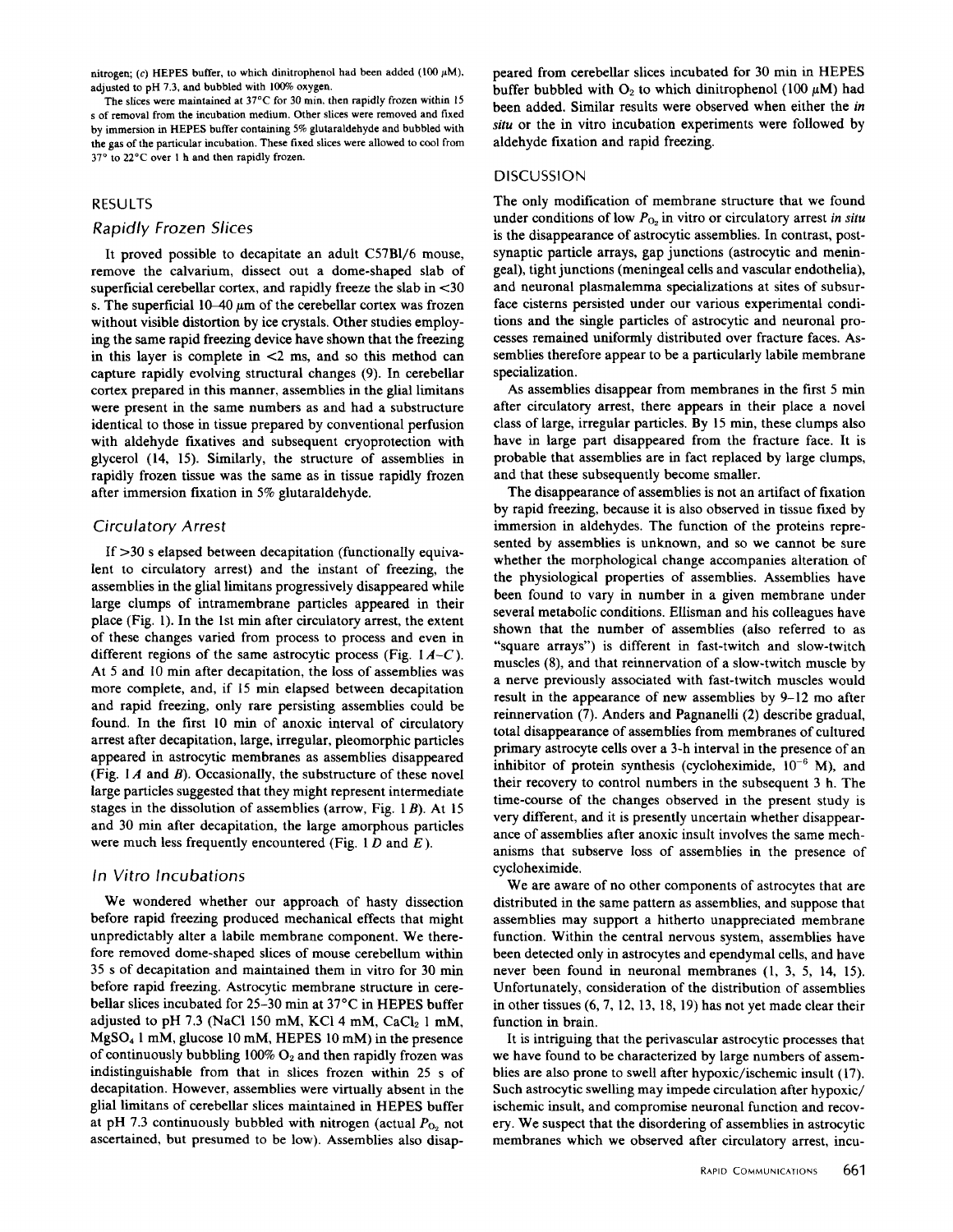

There are no assemblies in astrocytic processes of the cerebellar glial limitans and the large, amorphous particles have also disappeared. (B- $E$ )  $\times$  180,000.

bation at low  $P_{O<sub>2</sub>}$ , and incubation in dinitrophenol is closely related to these disturbances of intracellular volume regulation. E. Scott, H. Kobayaski, and S. Ishii, editors.Karger, Basel. 146–165.<br>4. Brightman, M. W., and T. S. Reese. 1969. Junctions between intimately apposed cell<br>now happen in the ungularity health LG-11 Biol. 40:648-677.

The authors wish to thank L. A. Weinstein and L. Cherkas for technical assistance, and D. Jackson for secretarial help.

This work was supported in part by a Teacher-Investigator award NS00353 and National Institutes of Health grant NS <sup>15573</sup> to D. M.D. Landis.

# Received for publication 27 October 1980.

#### REFERENCES

- 1. Anders, J. J., and M. W. Brightman. 1979. Assemblies of particles in the cell membranes
- of developing, mature and reactive astrocytes. J. Neurocytol. 8:777-795.<br>2. Anders, J. J., and D. M. Pagnanelli. 1979. The protein nature and arrangement of intramembranous particle assemblies in normal and reactive astrocytes. Anat. Rec. 193: 470 (Abstr.).
- 3. Brightman, M. W., L. Prescott, and T. S. Reese. 1975. Intercellular junctions of special ependyma. In Brain-Endocrine Interaction II. The Ventricular System. K. M. Knigge, D.
- membranes in the vertebrate brain. J. Cell Biol. 40:648-677. 5. Dermietzel, R. 1974. Junctions in the central nervous system of the cat. III. Gap junctions and membrane-associated orthogonal particle complexes (MOPC) in astrocytic mem-
- branes. Cell Tissue Res. 149:121-135. 6. Elfvin, L. G., and C. Forsman. 1978. The uitrastructure of junctions between satellite cells
- in mammalian sympathetic ganglia as revealed by freeze-etching. J. Ultrastruct. Res. 63:<br>261-274.
- 261-274 . 7. Ellisman, M. H., M. H. Brooke, K. <sup>K</sup> Kaiser, and J. <sup>E</sup> Rash. 1978. Appearance in slow muscle sarcolemma of specializations characteristic of fast muscle after reinnervation by fast muscle nerve. Exp. Neurol. 58:59-67.
- 8. Ellisman, M. H., J. E. Rash, L. A. Staehelin, and K. R. Porter. 1976. Studies of excitable membranes. II. A comparison of specializations at neuromuscular junctions and nonjunctional sarcolemmas of mammalian fast and slow twitch muscle fibers. J. Cell Biol. 68: 752-774.
- 9. Heuser, J. E., T. S. Reese, M. J. Dennis, Y. Jan, L. Jan, and L. Evans. 1979. Synaptic vesicle exocytosis captured by quick freezing and correlated with quantal transmitter release. J. Cell Biol. 81:275-300.
- 10. Heuser, J. E., T. S. Reese, and D. M. D. Landis. 1974. Functional changes in frog neuromuscular junctions studied with freeze-fracture. J. Neurocytol. 3:109-131.
- 11. Heuser, J. E., T. S. Reese, and D. M. D. Landis. 1976. Preservation of synaptic structure
- by rapid freezing. Cold Spring Harbor Symp. Quant. Biol. 40:17-24.<br>12. Humbert, F., C. Pricam, A. Perrelet, and L. Orci. 1975. Specific plasma membrane differentions in the cells of the kidney collecting tubule. J. Ultrastruct. Res. 52:13-20.
- 13. Kreutziger, G. O. 1968. Freeze-etch of intercellular junctions of mouse liver. In Proceed-